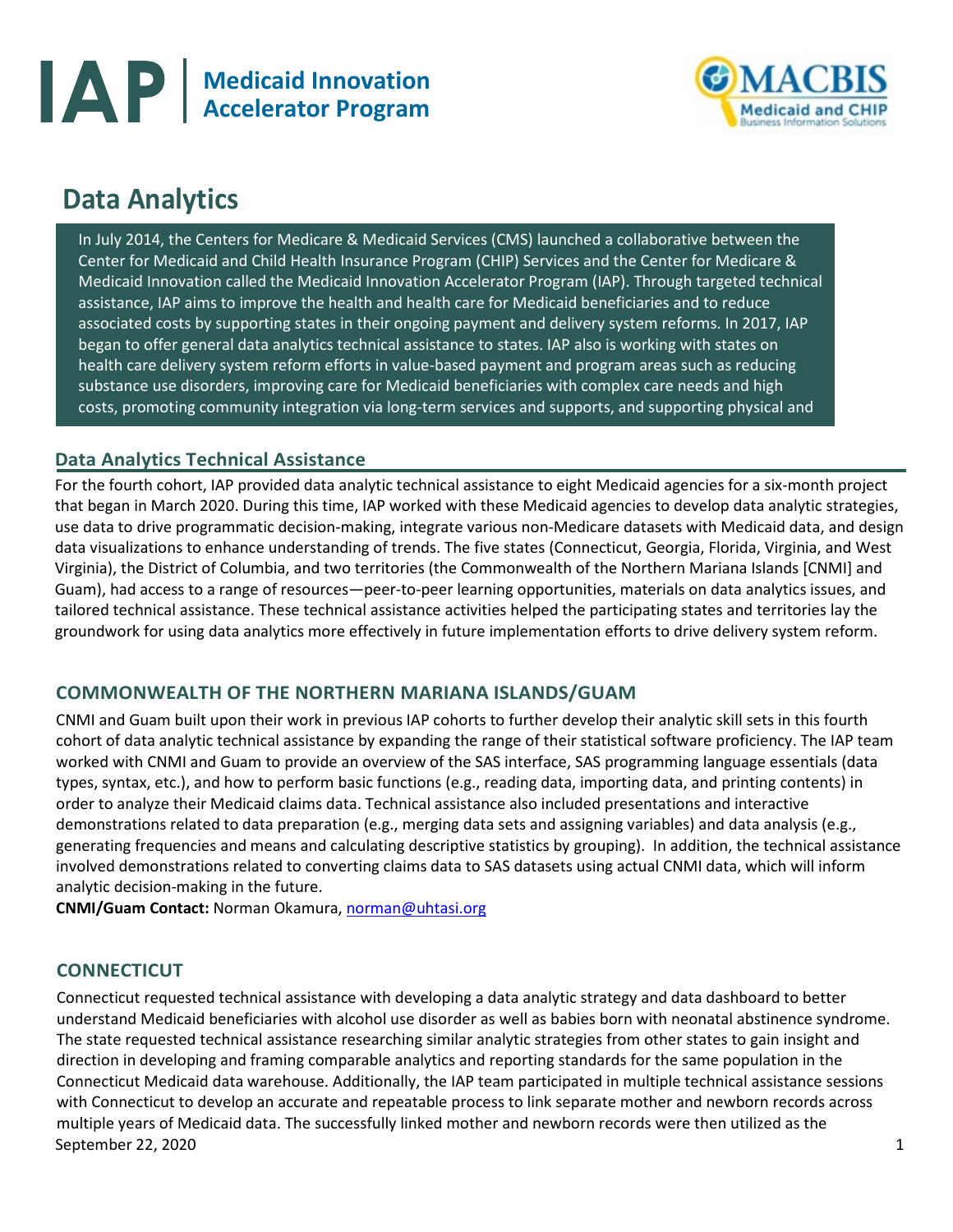underlying data source in a developed data dashboard that summarized the data by key variables, as determined by state leadership.

**Connecticut Contact:** Annie Jacob[, annie.jacob@ct.gov](mailto:annie.jacob@ct.gov)

## **DISTRICT OF COLUMBIA**

The District of Columbia sought technical assistance to improve care coordination by gaining a better understanding of its Medicaid beneficiaries' health conditions and the services they receive. As part of the transition to a new Medicaid data warehouse, the District requested technical assistance from the IAP team to expand their use of diagnosis and procedure groupers. To support the District in making this decision, the IAP team developed technical resources that provide detail on several of the Agency for Healthcare Research and Quality (AHRQ) groupers, including the Clinical Classifications Software Refined (CCSR), a diagnosis grouper, Procedure Classes for ICD-10-PCS, a procedure grouper, Clinical Classifications Software (CCS) for Services and Procedures, a CPT and HCPCS Level II grouper, and the Utilization Flags for ICD-10-PCS. The technical resources include general information and considerations for implementation and use and relevant literature references. To further assist the District in preparing to use these groupers in its new data warehouse, the IAP team reviewed use cases and provided feedback and considerations of best practices. **District of Columbia Contact:** April Grady[, april.grady@dc.gov](mailto:april.grady@dc.gov) 

## **FLORIDA**

Florida used this IAP opportunity to improve its data analytic and visualization capacity to drive decision-making and convey tailored information to appropriate stakeholders. This IAP technical assistance focused on dental services among adolescent Medicaid enrollees. The IAP team provided technical assistance to Florida by sharing best practices for data visualization and developing dashboards for reporting key information across important subgroups (e.g., race/ethnicity, sex). In addition, the IAP team also provided detailed feedback on a draft report prepared by the Florida team for the state's Medicaid Director. The final product of this IAP engagement was a data analytic dashboard displaying information about all adolescent Medicaid enrollees and for selected subpopulations. The Florida team will be able to use the data analytic dashboard as a starting place for analyzing the regional and statewide effects of Medicaid dental policies. **Florida Contact:** James Tillery[, james.tillery@ahca.myflorida.com](mailto:james.tillery@ahca.myflorida.com)

## **GEORGIA**

Georgia received technical assistance to develop a standardized approach for using data to drive programmatic decisionmaking and support policy recommendations. To meet this goal, the IAP team worked with Georgia to create and apply a comprehensive standard operating procedure (SOP) to evaluate and process data requests from intake to final recommendations. This process involved refining an existing questionnaire with input from peer states via peer-to-peer calls. The SOP ensures that questions acquire requisite information on the quality component of requests and, where feasible, the potential impact on costs and beneficiary outcomes that can be applied to any request. Additionally, the SOP provides details on the process workflow for data requests, including the roles and responsibilities of key stakeholders, in both a narrative and visual form, along with an analytic framework with details on qualitative and quantitative methodologies used to evaluate requests and inform responses. The IAP team also provided technical assistance to the state in the development of a standard method of output that provides results and recommendations to leadership in a comprehensive, informative manner. The resources gained through IAP will help Georgia build capacity and expertise to conduct an array of analyses, validate results, and provide appropriate recommendations to leadership on potential policy changes in a standardized manner.

**Georgia Contact:** Carla Willis, [carla.willis@dch.ga.gov](mailto:carla.willis@dch.ga.gov)

## **VIRGINIA**

September 22, 2020 2 Virginia requested technical assistance to build on the predictive modeling toolkit IAP developed in a previous IAP data analytics cohort to add more sophisticated statistical techniques with a separate use case. The IAP team provided